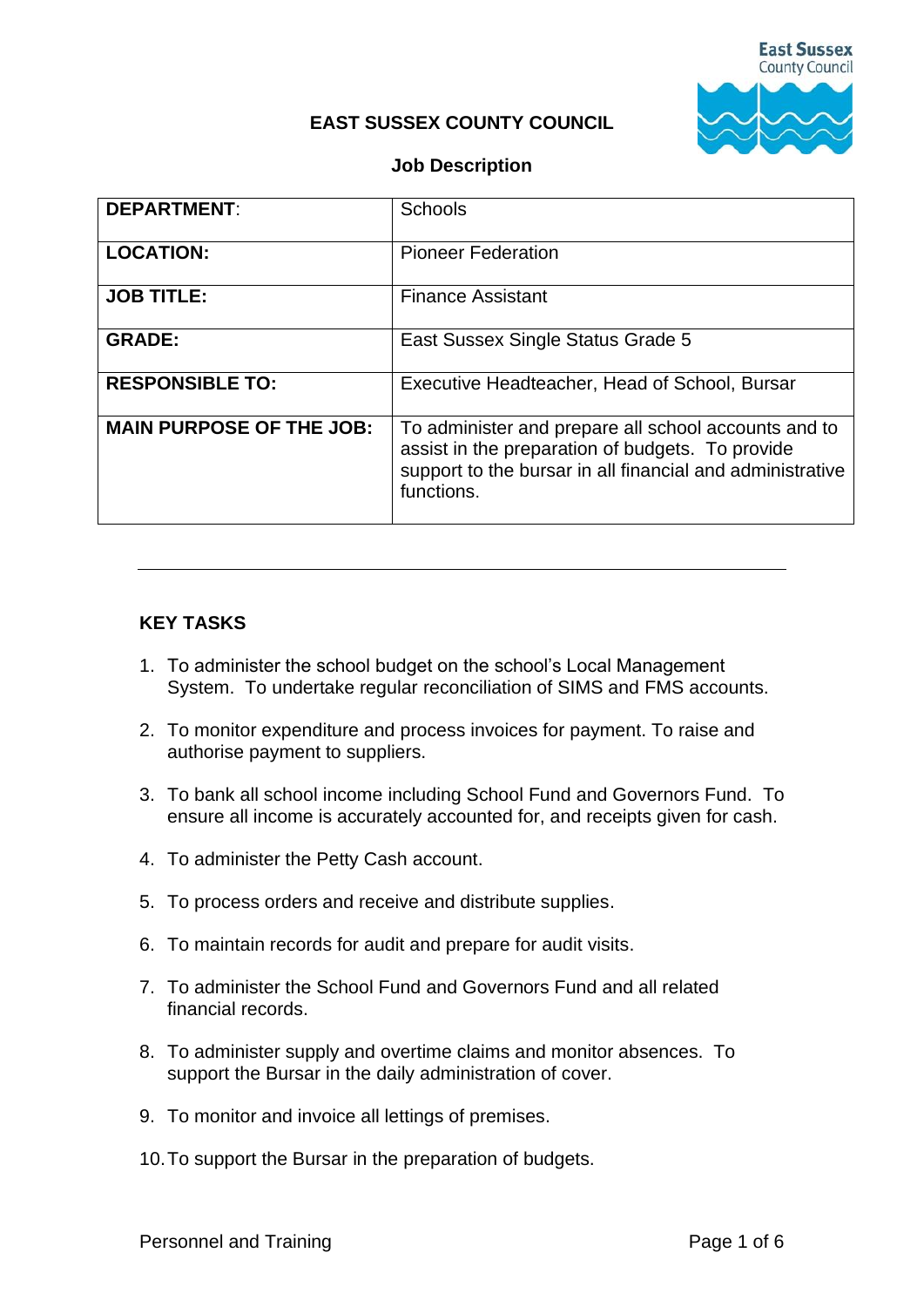11.To assist the Bursar with the preparation of reports for the Governing body

12.To carry out the above duties in accordance with the Education Department's Equal Opportunities Policy.

All school based staff have the responsibility for promoting the safeguarding and welfare of children. All school staff should be aware of the school's Child Protection and Safeguarding Policy and work in accordance with this document at all times.

This job description sets out the duties of the post at the time when it was drawn up. Such duties may vary from time to time without changing the general character of the duties or the level of responsibility entailed. Such variations are a common occurrence and cannot of themselves justify a reconsideration of the grading of the post.

**Signed………………………………………………. Date ……………………**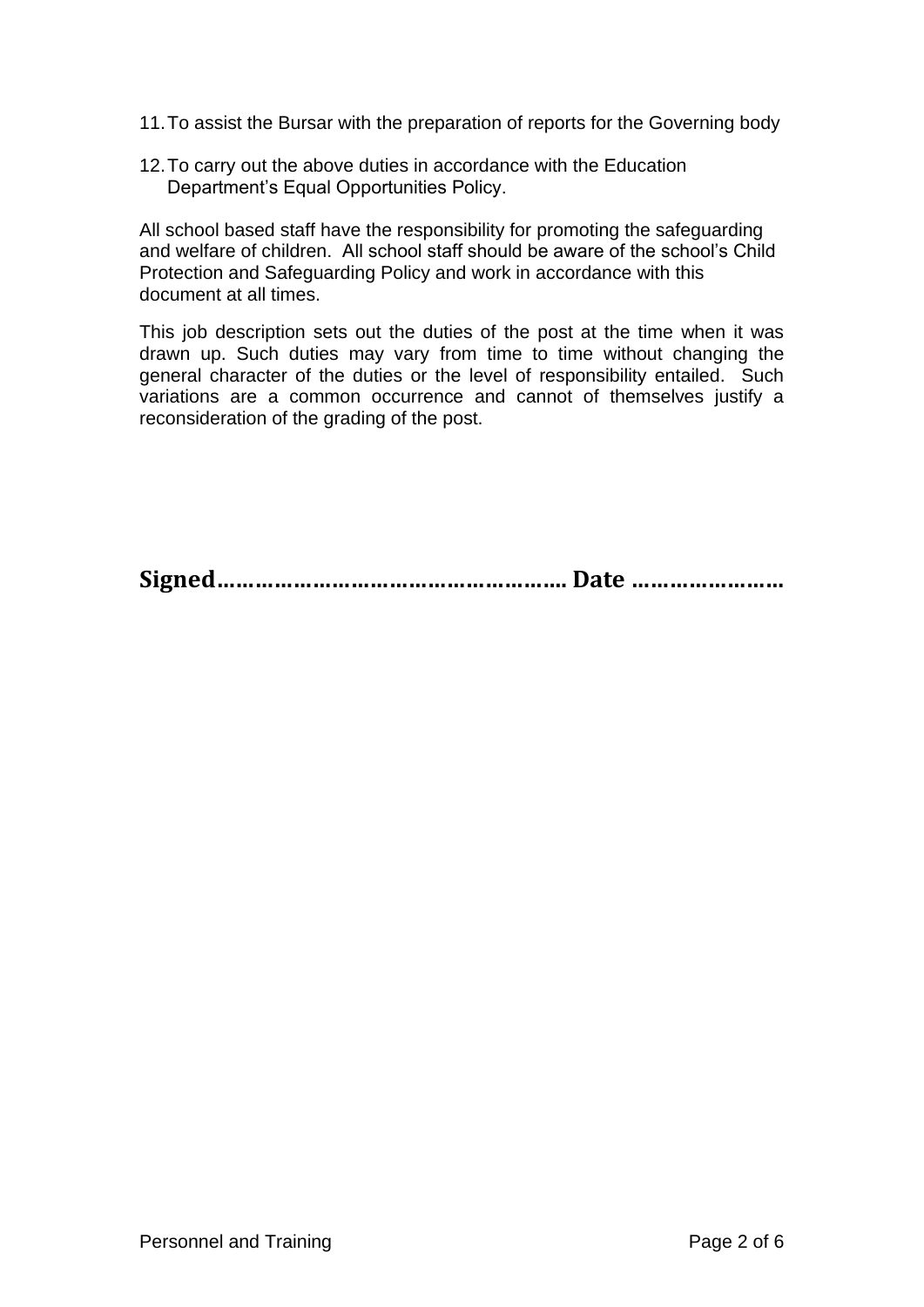

# **EAST SUSSEX COUNTY COUNCIL**

#### **Person Specification**

#### **Post Title: Finance Assistant Location: Pioneer Federation Grade: Single Status 5**

|                                             | <b>Essential Criteria</b>                                                                                                                                                                                                                                                                                                                                                                                                                                                                                                                                                                                                                             | <b>Desirable Criteria</b> | <b>Method of</b><br>Assessment/                              |
|---------------------------------------------|-------------------------------------------------------------------------------------------------------------------------------------------------------------------------------------------------------------------------------------------------------------------------------------------------------------------------------------------------------------------------------------------------------------------------------------------------------------------------------------------------------------------------------------------------------------------------------------------------------------------------------------------------------|---------------------------|--------------------------------------------------------------|
|                                             |                                                                                                                                                                                                                                                                                                                                                                                                                                                                                                                                                                                                                                                       |                           | Source of                                                    |
| <b>Key Skills &amp;</b><br><b>Abilities</b> | Ability to work in an<br>$\bullet$<br>organised and<br>methodical manner<br>Ability to maintain<br>efficient record keeping<br>systems<br>Ability to assist with the<br>production of accurate<br>records and reports as<br>required<br>Ability to communicate<br>with a range of<br>audiences including<br>other employees within<br>the school, governors,<br>pupils and parents<br>Able to converse at<br>ease with customer<br>and provide advice in<br>accurate spoken<br>English<br>Ability to identify work<br>priorities and manage<br>own workload to meet<br>deadlines whilst<br>ensuring that lower<br>priority work is kept up<br>to date |                           | <b>Information</b><br>Application<br>$\bullet$<br>/Interview |
|                                             | Ability to show<br>sensitivity and<br>objectivity in dealing                                                                                                                                                                                                                                                                                                                                                                                                                                                                                                                                                                                          |                           |                                                              |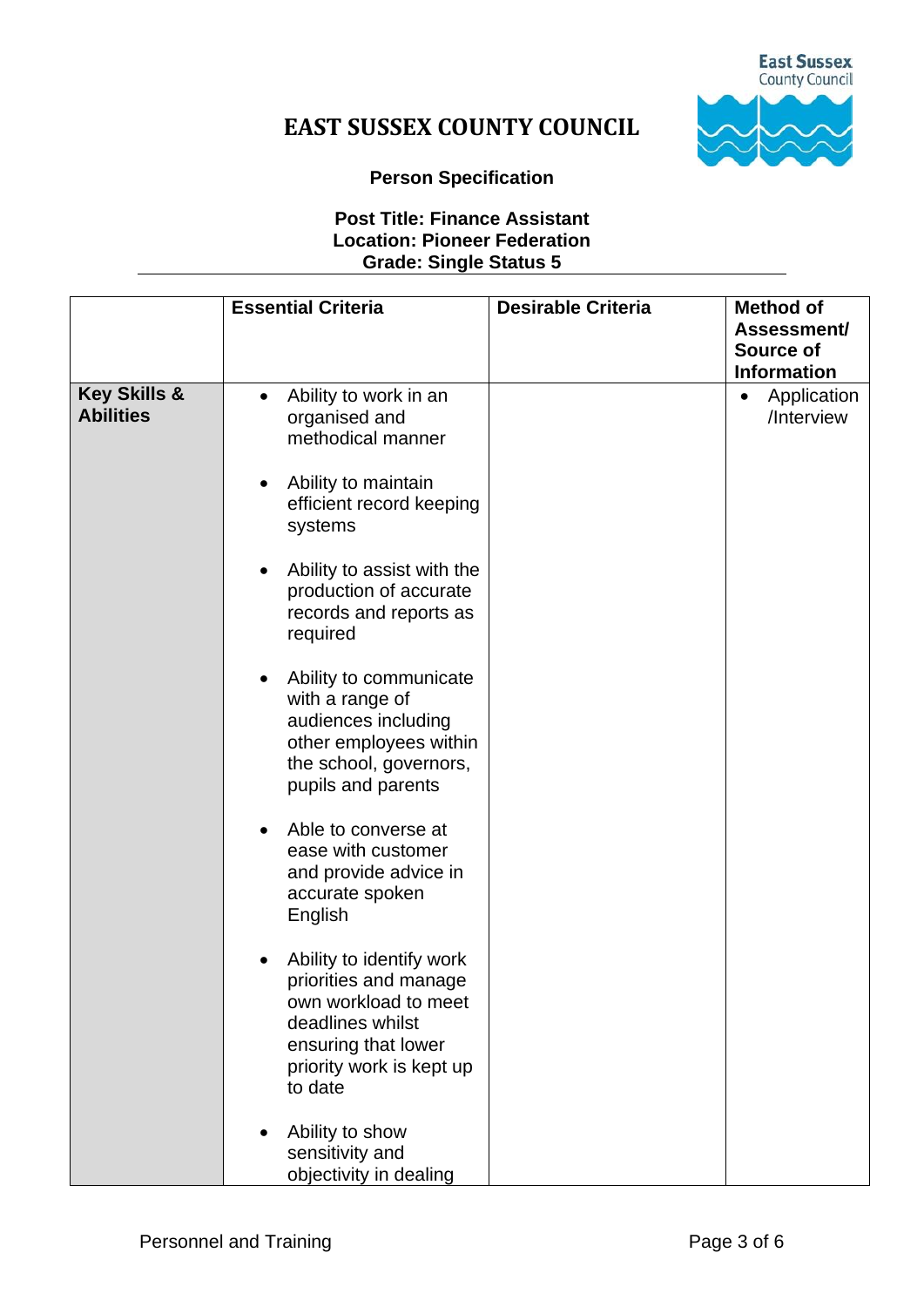|                                                 | with confidential issues                                                                                                                                                                                                                                                              |                                                                                           |                                        |
|-------------------------------------------------|---------------------------------------------------------------------------------------------------------------------------------------------------------------------------------------------------------------------------------------------------------------------------------------|-------------------------------------------------------------------------------------------|----------------------------------------|
| <b>Education &amp;</b><br><b>Qualifications</b> |                                                                                                                                                                                                                                                                                       | A recognised<br>$\bullet$<br>qualification in<br>financial<br>management or<br>equivalent | Application<br>$\bullet$<br>/Interview |
| <b>Knowledge</b>                                | A basic knowledge of<br>$\bullet$<br>the financial workings<br>of a school<br>Some knowledge of<br>budget management<br>and accounting<br>techniques<br>Knowledge of, or<br>willingness to learn, a<br>range of computer<br>applications including<br>financial management<br>systems |                                                                                           | Application<br>/Interview              |
| <b>Experience</b>                               | Some experience of<br>$\bullet$<br>budget monitoring and<br>account reconciliation<br>Experience of<br>producing standard<br>financial reports<br>Experience of<br>undertaking a range of<br>clerical and<br>administrative duties,<br>including data input<br>and retrieval          |                                                                                           | Application<br>$\bullet$<br>/Interview |
| <b>Personal</b><br><b>Attributes</b>            | Ability to demonstrate<br>commitment to Equal<br>Opportunities<br>Willingness to<br>participate in further<br>training and<br>developmental<br>opportunities offered<br>by the school and                                                                                             |                                                                                           | Application<br>$\bullet$<br>/Interview |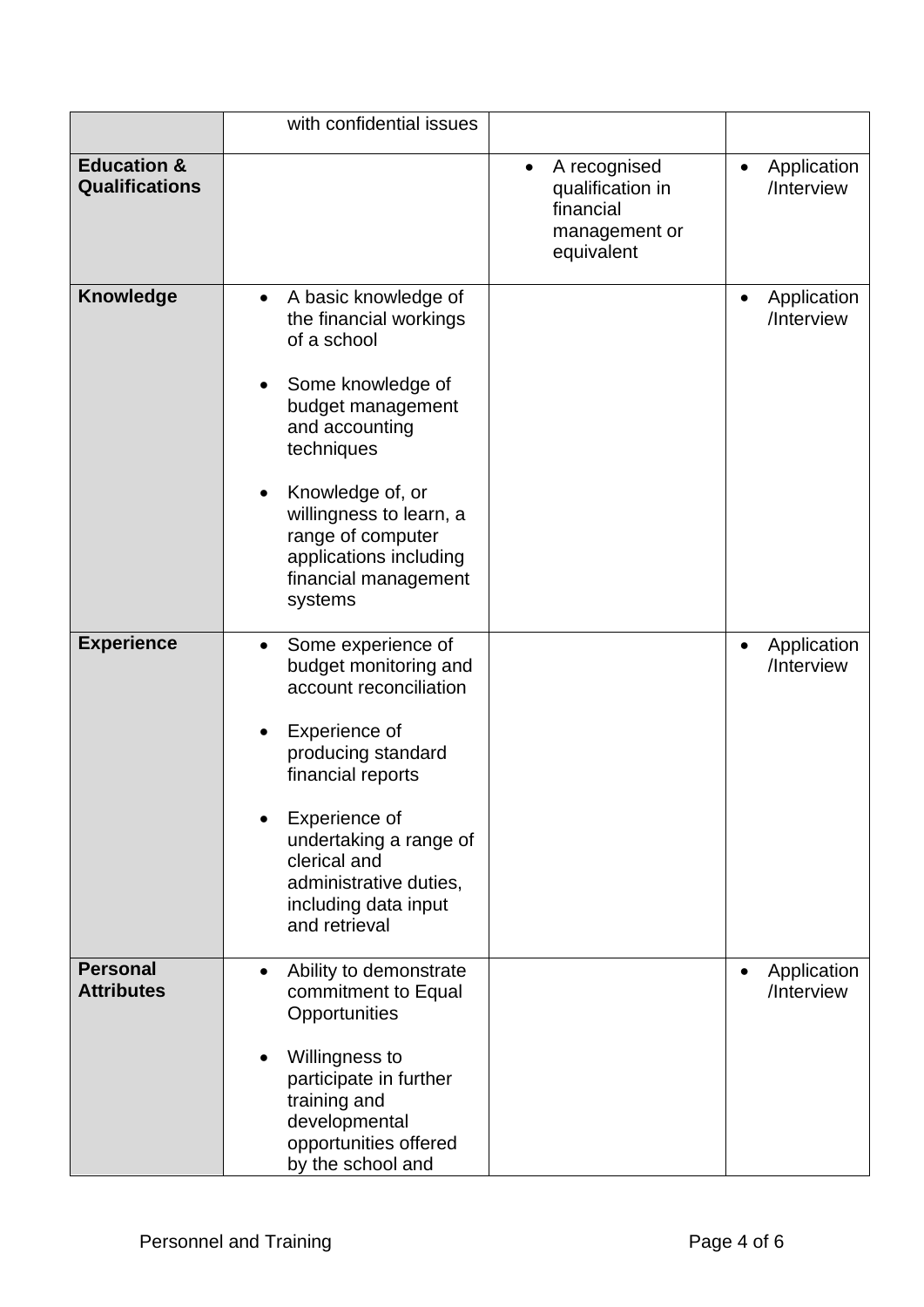| county, to further<br>knowledge |  |
|---------------------------------|--|
|                                 |  |